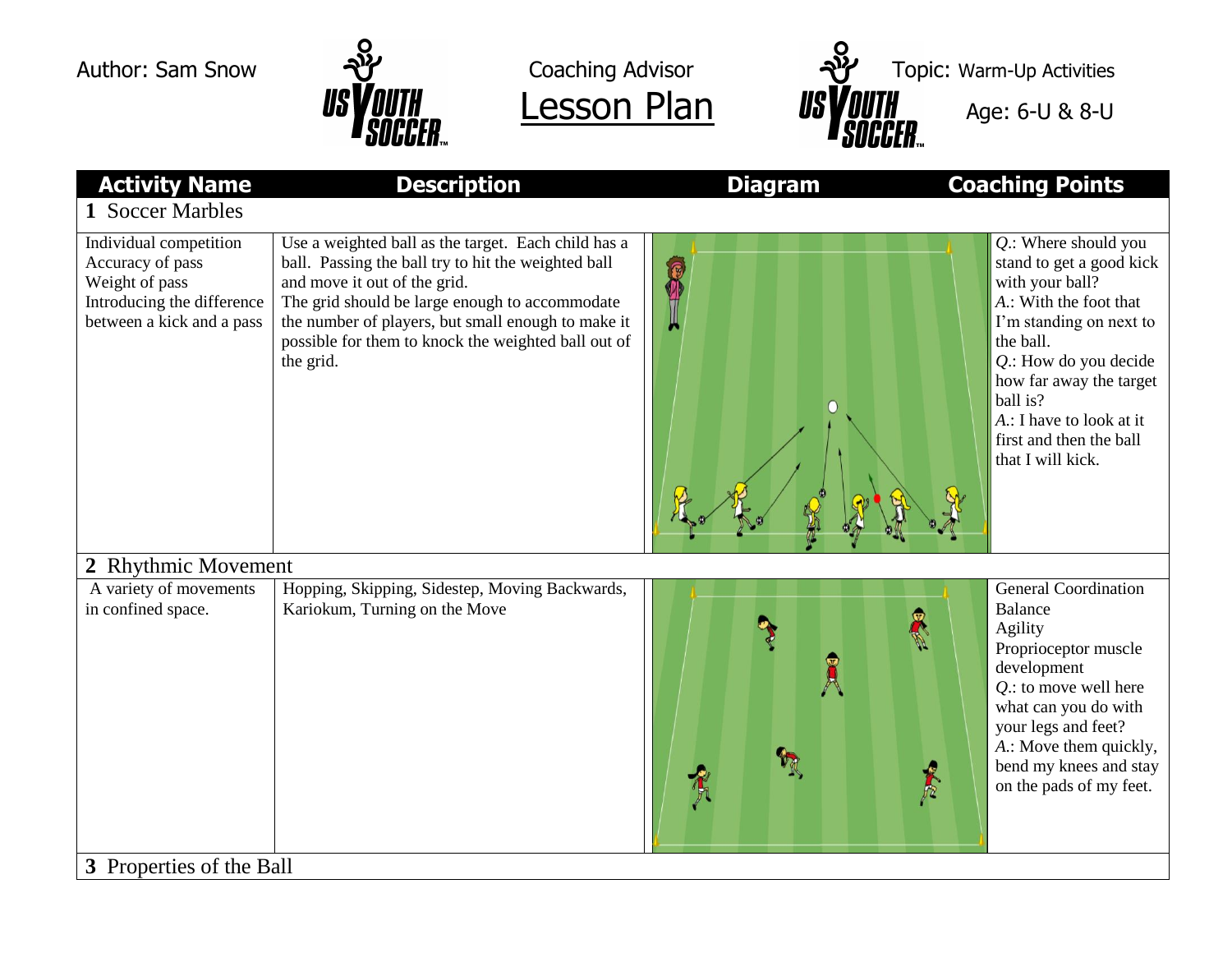



**Lesson Plan**  $US$  **VOUTH** Age: 6-U & 8-U

|                                                                                                | • JUUULN…                                                                                                                                                                                                                            | <u>- Julilia – </u>                                   |                                                                                                                                                                                                                                                                                                                                                                                              |  |
|------------------------------------------------------------------------------------------------|--------------------------------------------------------------------------------------------------------------------------------------------------------------------------------------------------------------------------------------|-------------------------------------------------------|----------------------------------------------------------------------------------------------------------------------------------------------------------------------------------------------------------------------------------------------------------------------------------------------------------------------------------------------------------------------------------------------|--|
| Visual acuity<br>How to read the path of<br>the ball<br>Body alignment with the<br>moving ball | Learning the properties of a rolling and bouncing<br>ball.<br>The coach serves balls around the playing area to<br>the players. Vary the service between rolling balls<br>of various speed and bouncing balls of various<br>heights. | <b>OB</b><br><b>ORAN</b><br>Rea<br>$\frac{1}{2}$<br>R | <b>Eye-Hand Coordination</b><br><b>Eye-Foot Coordination</b><br>Timing<br>Judging the pace of the<br>ball<br>$Q$ .: How can you gain<br>easy control of the ball<br>rolling toward you?<br>A.: Move into the path<br>of the ball.                                                                                                                                                            |  |
| 4 Random Cones                                                                                 |                                                                                                                                                                                                                                      |                                                       |                                                                                                                                                                                                                                                                                                                                                                                              |  |
| Agility – body control<br>Dribbling                                                            | Weave in and out of the cones<br>First without the ball<br>$\blacktriangleright$<br>Second with the ball -- dribbling<br>$\blacktriangleright$                                                                                       | 氰                                                     | $Q$ .: How can you<br>control the ball to get<br>around the cone?<br>A.: Get down low and<br>use the inside or<br>outside of my foot to<br>dribble the ball.<br>$Q$ .: Is there a way to<br>stop the ball and then<br>go around the cone?<br>A.: Yes, use the bottom<br>of my foot.<br>Q.: Can you go around<br>the cone and move the<br>ball with your other<br>foot?<br>A.: Yes, I'll try. |  |
| 5 Attack of the Trolls                                                                         |                                                                                                                                                                                                                                      |                                                       |                                                                                                                                                                                                                                                                                                                                                                                              |  |